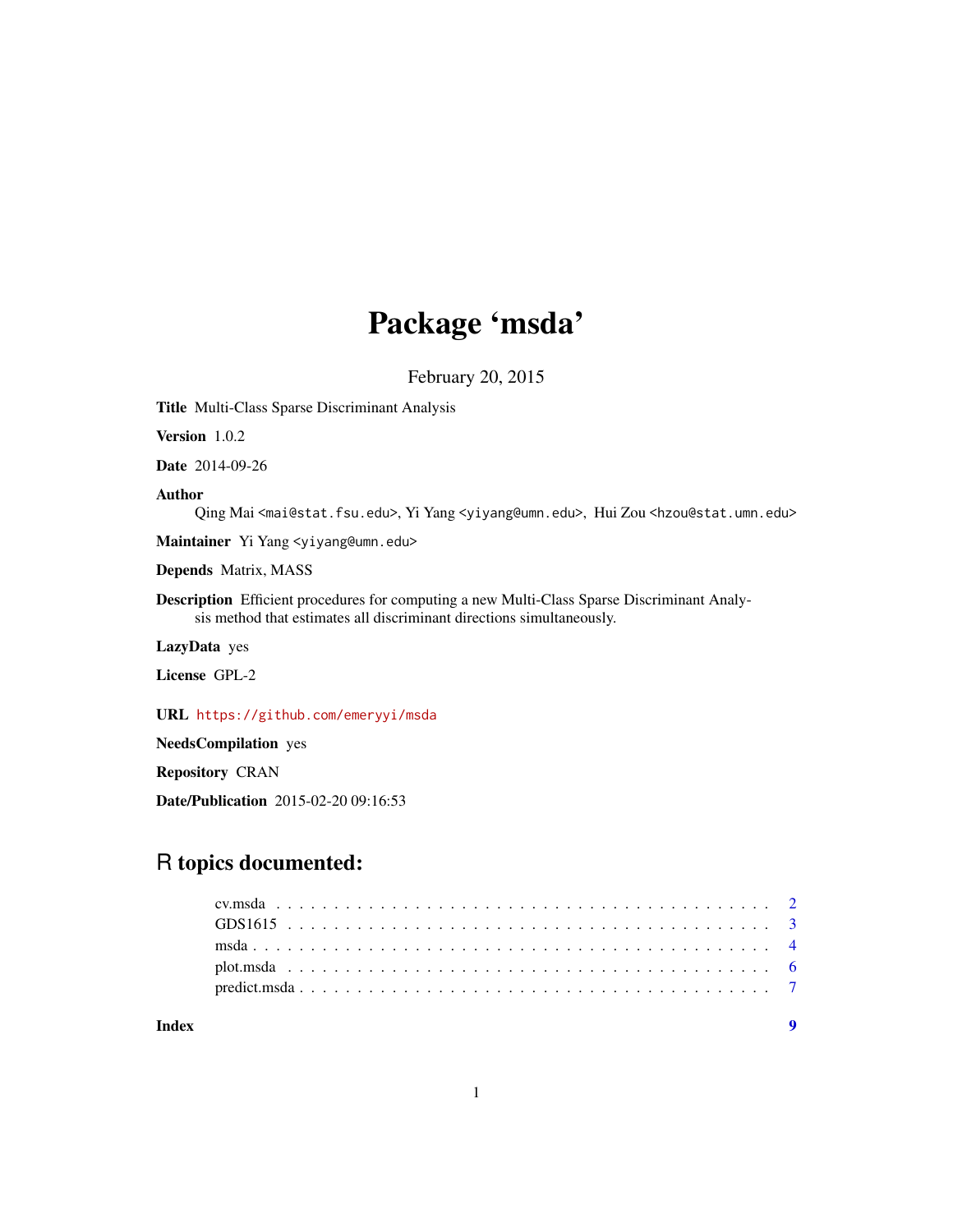<span id="page-1-1"></span><span id="page-1-0"></span>

#### Description

Does k-fold cross-validation for msda, returns a value for lambda.

#### Usage

 $cv.msda(x, y, nfollowi>15, lambda = NULL, lambda,opt = "min", ...)$ 

#### Arguments

| $\mathsf{x}$ | matrix of predictors, of dimension $N \times p$ ; each row is an observation vector.                                                                                                                           |
|--------------|----------------------------------------------------------------------------------------------------------------------------------------------------------------------------------------------------------------|
| y            | response variable. This argument should be a factor for classification.                                                                                                                                        |
| nfolds       | number of folds - default is 5. Although nfolds can be as large as the sample<br>size (leave-one-out CV), it is not recommended for large datasets. Smallest<br>value allowable is nfolds=3.                   |
| lambda       | optional user-supplied lambda sequence; default is NULL, and msda chooses its<br>own sequence.                                                                                                                 |
| lambda.opt   | If choose "min", the smallest lambda that gives minimum cross validation error<br>com will be returned. If choose "max", the largest lambda that gives minimum<br>cross validation error cym will be returned. |
| $\ddots$ .   | other arguments that can be passed to msda.                                                                                                                                                                    |

#### Details

The function runs [msda](#page-3-1) nfolds+1 times; the first to get the lambda sequence, and then the remainder to compute the fit with each of the folds omitted. The average error and standard deviation over the folds are computed.

#### Value

an object of class [cv.msda](#page-1-1) is returned, which is a list with the ingredients of the cross-validation fit.

| lambda     | the values of lambda used in the fits.                                                    |
|------------|-------------------------------------------------------------------------------------------|
| <b>CVM</b> | the mean cross-validated error - a vector of length length (lambda).                      |
| cvsd       | estimate of standard error of cym.                                                        |
| lambda.min | the optimal value of lambda that gives minimum cross validation error cvm.                |
| lambda.1se | the largest value of lambda such that error is within 1 standard error of the<br>minimum. |
| msda.fit   | a fitted msda object for the full data.                                                   |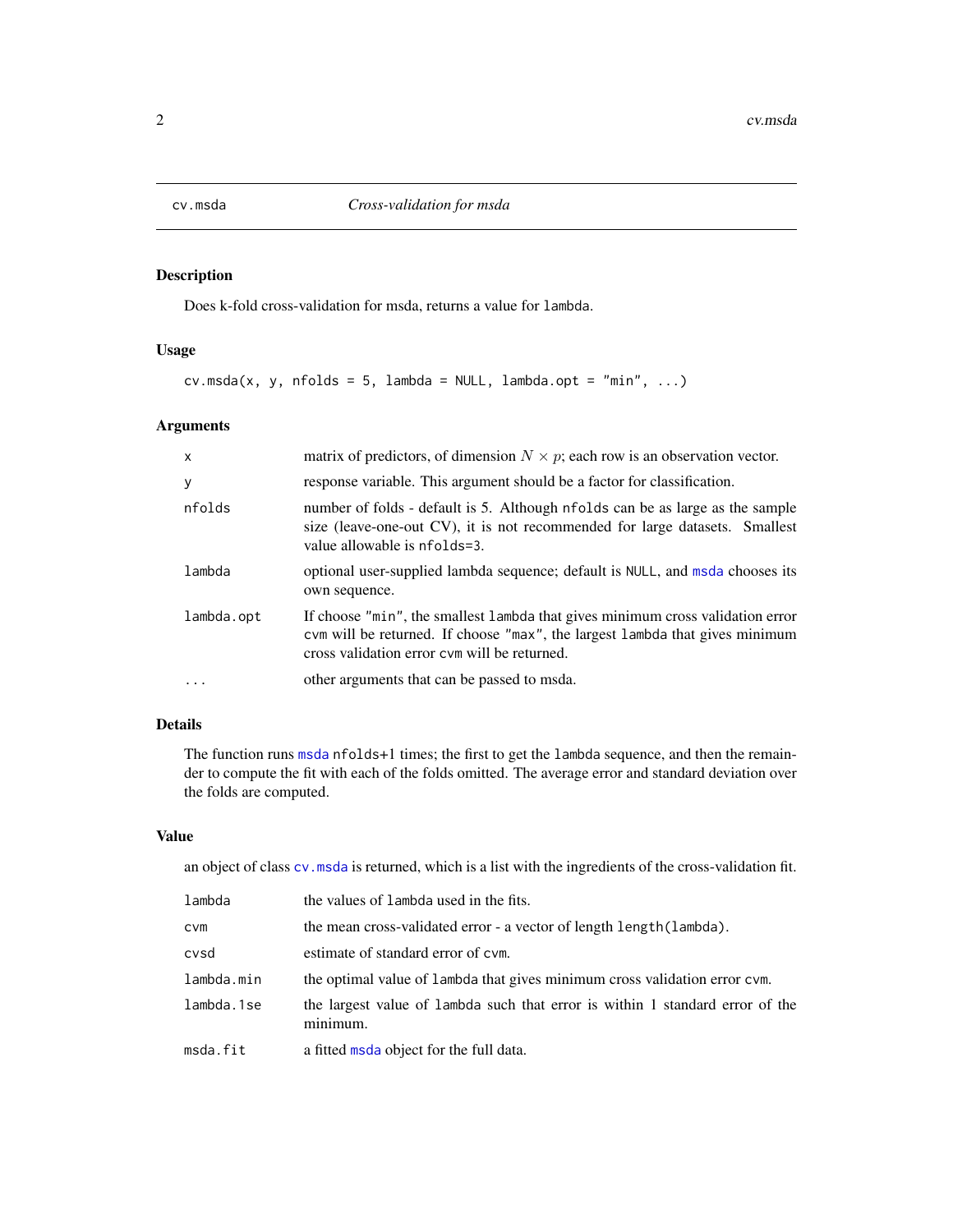#### <span id="page-2-0"></span> $GDS1615$  3

#### Author(s)

Qing Mai <mai@stat.fsu.edu>, Yi Yang <yiyang@umn.edu>, Hui Zou <hzou@stat.umn.edu> Maintainer: Yi Yang <yiyang@umn.edu>

#### References

Mai, Q.\*, Yang, Y.\*, and Zou, H. (2014), "Multiclass Sparse Discriminant Analysis." Submitted to *Journal of the American Statistical Association*. (\* co-first author)

URL: <https://github.com/emeryyi/msda>

#### See Also

[msda](#page-3-1)

#### Examples

```
data(GDS1615)
x<-GDS1615$x
y<-GDS1615$y
obj.cv<-cv.msda(x=x,y=y,nfolds=5,lambda.opt="max")
lambda.min<-obj.cv$lambda.min
id.min<-which(obj.cv$lambda==lambda.min)
pred<-predict(obj.cv$msda.fit,x)[,id.min]
```
GDS1615 *GDS1615 data introduced in Burczynski et al. (2012).*

#### Description

The dataset is a subset of the dataset available on Gene Expression Omnibus with the accession number GDS1615. The original dataset contains 22283 gene expression levels and the disease states of the observed subjects. In Mai, Yang and Zou, the dimension of the original dataset was first reduced to 127 by F-test screening.

#### Usage

data(GDS1615)

#### Value

This data frame contains the following:

| gene expression levels.                                                                        |
|------------------------------------------------------------------------------------------------|
| Disease state that is coded as 1,2,3. 1: normal; 2: ulcerative colitis; 3: Crohn's<br>disease. |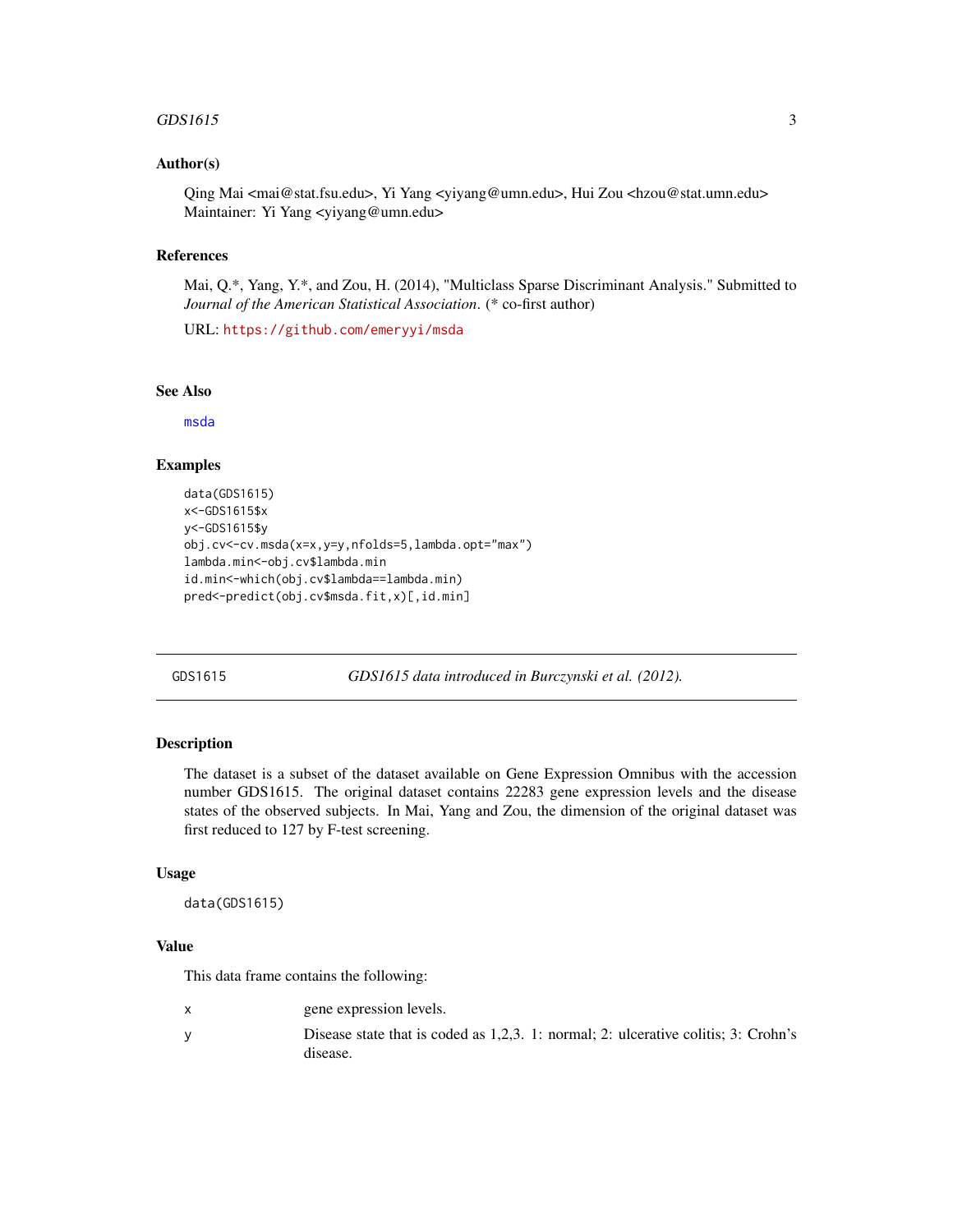<span id="page-3-0"></span>M. E. Burczynski, R. L Peterson, N. C. Twine, K. A. Zuberek, B. J. Brodeur, L. Casciotti, V. Maganti, P. S. Reddy, A. Strahs, F. Immermann, W. Spinelli, U. Schwertschlag, A. M. Slager, M. M. Cotreau, and A. J. Dorner. (2012), "Molecular classification of crohn's disease and ulcerative colitis patients using transcriptional profiles in peripheral blood mononuclear cells". *Journal of Molecular Diagnostics*, 8:51–61.

Mai, Q.\*, Yang, Y.\*, and Zou, H. (2014), "Multiclass Sparse Discriminant Analysis." Submitted to *Journal of the American Statistical Association*. (\* co-first author)

URL: <https://github.com/emeryyi/msda>

#### Examples

data(GDS1615)

<span id="page-3-1"></span>

| msda | Fits a regularization path for Multi-Class Sparse Discriminant Analy- |
|------|-----------------------------------------------------------------------|
|      |                                                                       |

#### Description

Fits a regularization path for Multi-Class Sparse Discriminant Analysis at a sequence of regularization parameters lambda.

#### Usage

```
msda(x, y, nlambda = 100,lambda-factor = ifelse((nobs - nclass) \leq nvars, 0.2, 0.001),lambda = NULL, dfmax = nobs, pmax = min(dfmax * 2 + 20, nvars),
pf = rep(1, nvars), eps = 1e-04, maxit = 1e+06, sml = 1e-06,verbose = FALSE, perturb = NULL)
```
#### Arguments

| $\mathsf{x}$  | matrix of predictors, of dimension $N \times p$ ; each row is an observation vector.                                                                                                                                                                                                                                                                                                                                                                                                                                                                                                  |
|---------------|---------------------------------------------------------------------------------------------------------------------------------------------------------------------------------------------------------------------------------------------------------------------------------------------------------------------------------------------------------------------------------------------------------------------------------------------------------------------------------------------------------------------------------------------------------------------------------------|
| y             | response variable. This argument should be a factor for classification.                                                                                                                                                                                                                                                                                                                                                                                                                                                                                                               |
| nlambda       | the number of lambda values - default is 100.                                                                                                                                                                                                                                                                                                                                                                                                                                                                                                                                         |
| lambda.factor | The factor for getting the minimal lambda in lambda sequence, where min(lambda)<br>$=$ lambda. factor $*$ max (lambda). max (lambda) is the smallest value of lambda<br>for which all coefficients are zero. The default depends on the relationship be-<br>tween N (the number of rows in the matrix of predictors) and $p$ (the number of<br>predictors). If $N > p$ , the default is 0.0001, close to zero. If $N < p$ , the default<br>is 0.2. A very small value of lambda. factor will lead to a saturated fit. It takes<br>no effect if there is user-defined lambda sequence. |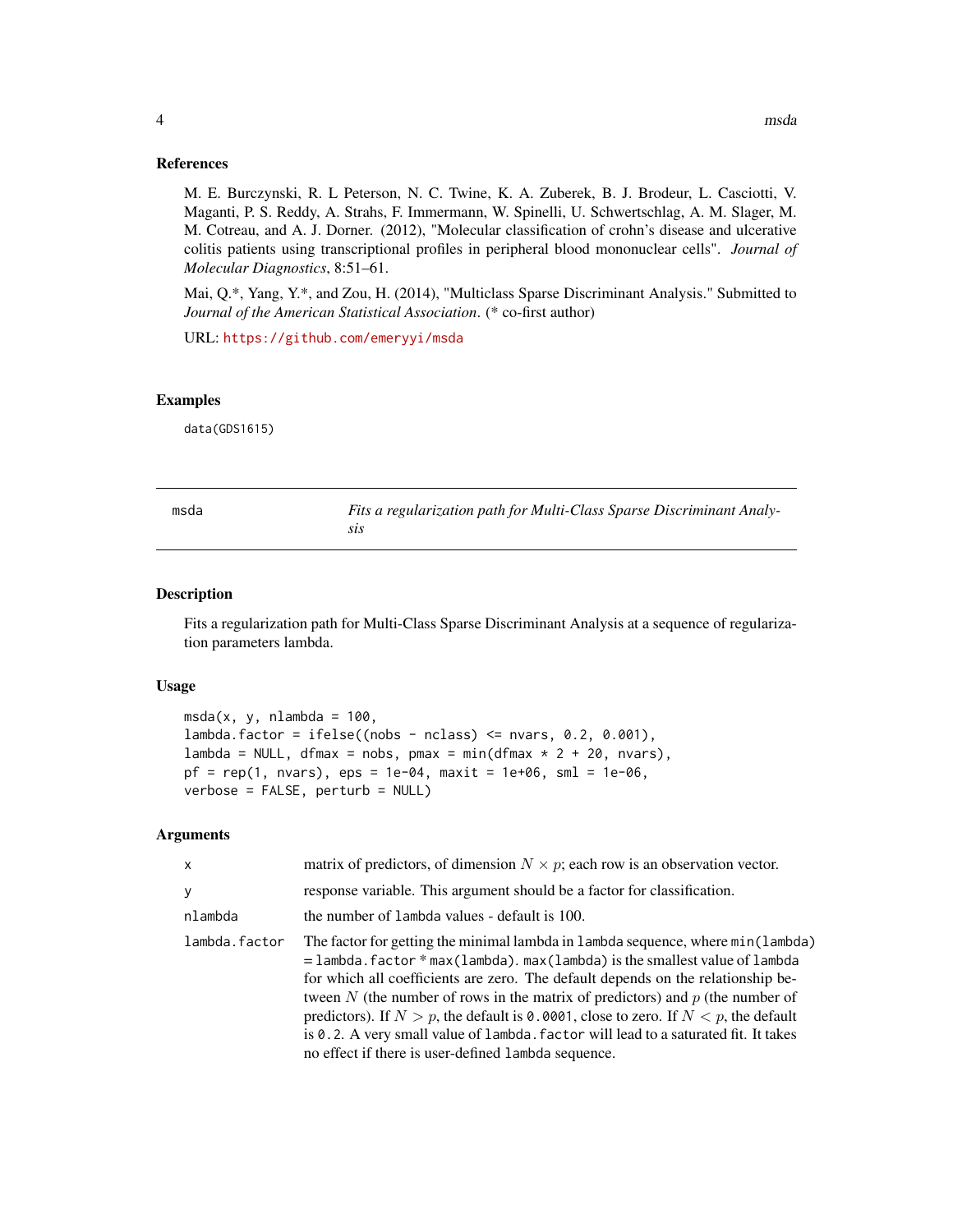#### <span id="page-4-0"></span>msda **5**

| lambda  | a user supplied lambda sequence. Typically, by leaving this option unspecified<br>users can have the program compute its own lambda sequence based on nlambda<br>and lambda. factor. Supplying a value of lambda overrides this. It is better to<br>supply a decreasing sequence of lambda values than a single (small) value, if<br>not, the program will sort user-defined lambda sequence in decreasing order<br>automatically. |
|---------|------------------------------------------------------------------------------------------------------------------------------------------------------------------------------------------------------------------------------------------------------------------------------------------------------------------------------------------------------------------------------------------------------------------------------------|
| dfmax   | limit the maximum number of variables in the model. Useful for very large $p$ , if<br>a partial path is desired. Default is $n$ .                                                                                                                                                                                                                                                                                                  |
| pmax    | limit the maximum number of variables ever to be nonzero. For example once $\beta$<br>enters the model, no matter how many times it exits or re-enters model through<br>the path, it will be counted only once. Default is $min(dfmax*1.2, p)$ .                                                                                                                                                                                   |
| pf      | L1 penalty factor of length $p$ . Separate L1 penalty weights can be applied to<br>each coefficient of $\theta$ to allow differential L1 shrinkage. Can be 0 for some<br>variables, which implies no L1 shrinkage, and results in that variable always<br>being included in the model. Default is 1 for all variables (and implicitly infinity<br>for variables listed in exclude).                                                |
| eps     | convergence threshold for coordinate descent. Each inner coordinate descent<br>loop continues until the relative change in any coefficient. Defaults value is<br>$1e-8.$                                                                                                                                                                                                                                                           |
| maxit   | maximum number of outer-loop iterations allowed at fixed lambda value. De-<br>fault is 1e6. If models do not converge, consider increasing maxit.                                                                                                                                                                                                                                                                                  |
| sml     |                                                                                                                                                                                                                                                                                                                                                                                                                                    |
| verbose | whether to print out computation progress. The default is FALSE.                                                                                                                                                                                                                                                                                                                                                                   |
| perturb | a scalar number. If it is specified, the number will be added to each diagonal<br>element of the sigma matrix as perturbation. The default is NULL.                                                                                                                                                                                                                                                                                |

#### Details

Note that for computing speed reason, if models are not converging or running slow, consider increasing eps and sml, or decreasing nlambda, or increasing lambda.factor before increasing maxit. Users can also reduce dfmax to limit the maximum number of variables in the model.

#### Value

An object with S3 class [msda](#page-3-1).

| theta        | a list of length (lambda) for fitted coefficients theta, each one corresponding to<br>one lambda value, each stored as a sparse matrix (dgCMatrix class, the standard<br>class for sparse numeric matrices in the Matrix package.). To convert it into<br>normal type matrix use $as.matrix()$ . |
|--------------|--------------------------------------------------------------------------------------------------------------------------------------------------------------------------------------------------------------------------------------------------------------------------------------------------|
| df           | the number of nonzero coefficients for each value of lambda.                                                                                                                                                                                                                                     |
| obj          | the fitted value of the objective function for each value of lambda.                                                                                                                                                                                                                             |
| dim          | dimension of each coefficient matrix at each lambda.                                                                                                                                                                                                                                             |
| lambda       | the actual sequence of lambda values used.                                                                                                                                                                                                                                                       |
| $\mathsf{x}$ | matrix of predictors.                                                                                                                                                                                                                                                                            |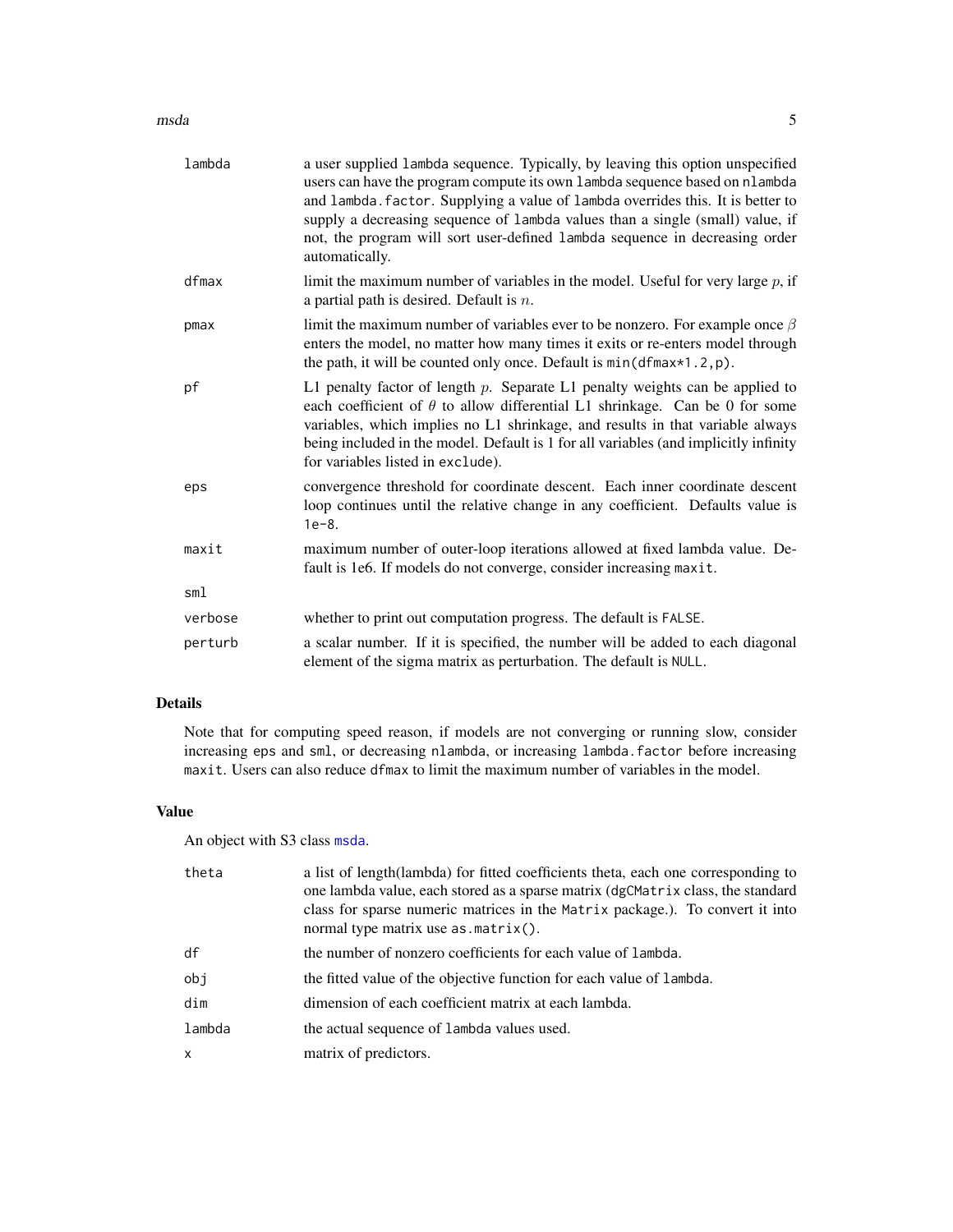<span id="page-5-0"></span>

| V       | response variable.                                                                 |
|---------|------------------------------------------------------------------------------------|
| npasses | total number of iterations (the most inner loop) summed over all lambda values     |
| jerr    | error flag, for warnings and errors, 0 if no error.                                |
| sigma   | estimated sigma matrix.                                                            |
| delta   | estimated delta matrix. delta[k] = $mu[k]$ -mu[1].                                 |
| mu      | estimated mu vector.                                                               |
| prior   | prior probability that y belong to class k, estimated by mean(y that belong to k). |
| call    | the call that produced this object                                                 |

#### Author(s)

Qing Mai <mai@stat.fsu.edu>, Yi Yang <yiyang@umn.edu>, Hui Zou <hzou@stat.umn.edu> Maintainer: Yi Yang <yiyang@umn.edu>

#### References

Mai, Q.\*, Yang, Y.\*, and Zou, H. (2014), "Multiclass Sparse Discriminant Analysis." Submitted to *Journal of the American Statistical Association*. (\* co-first author)

URL: <https://github.com/emeryyi/msda>

#### See Also

cv.msda, predict.msda

#### Examples

```
data(GDS1615)
x<-GDS1615$x
y<-GDS1615$y
obj \leq - \text{msda}(x = x, y = y)
```
plot.msda *Plot coefficients from a "msda" object*

#### Description

Produces a coefficient profile plot of the coefficient paths for a fitted [msda](#page-3-1) object.

#### Usage

```
## S3 method for class 'msda'
plot(x, xvar = c("norm", "lambda"), ...)
```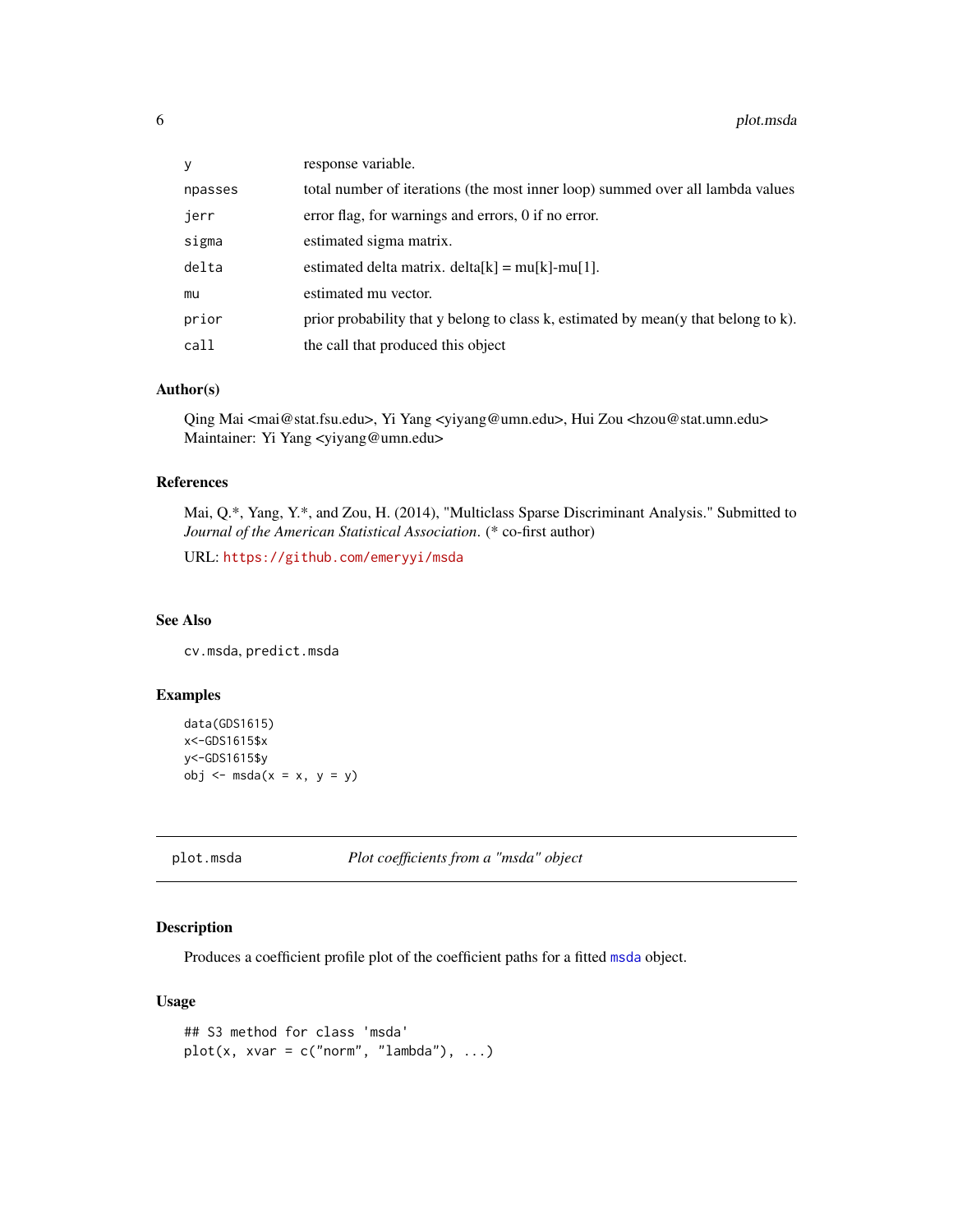#### <span id="page-6-0"></span>predict.msda 7

#### Arguments

| $\mathsf{x}$            | fitted msda model                                                                                                                                                                                  |
|-------------------------|----------------------------------------------------------------------------------------------------------------------------------------------------------------------------------------------------|
| xvar                    | the variable on the X-axis. The option "norm" plots the coefficients against<br>the L1-norm of the coefficients, and the option "lambda" plots the coefficient<br>against the log-lambda sequence. |
| $\cdot$ $\cdot$ $\cdot$ | other graphical parameters to plot                                                                                                                                                                 |

#### Details

A coefficient profile plot is produced.

#### Author(s)

Qing Mai <mai@stat.fsu.edu>, Yi Yang <yiyang@umn.edu>, Hui Zou <hzou@stat.umn.edu> Maintainer: Yi Yang <yiyang@umn.edu>

#### References

Mai, Q.\*, Yang, Y.\*, and Zou, H. (2014), "Multiclass Sparse Discriminant Analysis." Submitted to *Journal of the American Statistical Association*. (\* co-first author)

URL: <https://github.com/emeryyi/msda>

#### Examples

```
data(GDS1615)
x<-GDS1615$x
y<-GDS1615$y
obj \leq - \text{msda}(x = x, y = y)plot(obj)
```
predict.msda *make predictions from a "msda" object.*

#### Description

This functions predicts class labels from a fitted [msda](#page-3-1) object.

#### Usage

```
## S3 method for class 'msda'
predict(object, newx, ...)
```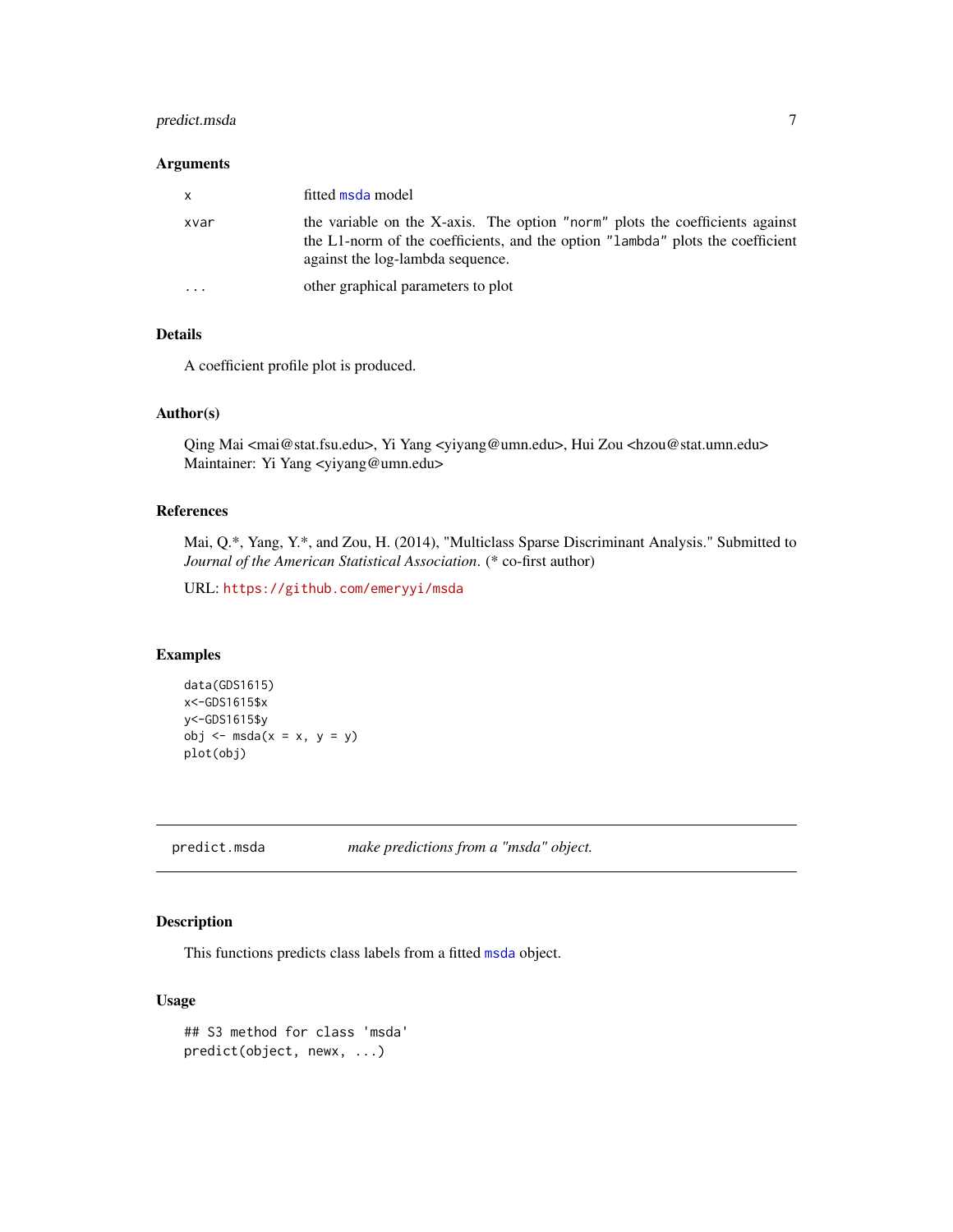#### <span id="page-7-0"></span>Arguments

| object   | fitted msda model object.                                                                                                                                              |
|----------|------------------------------------------------------------------------------------------------------------------------------------------------------------------------|
| newx     | matrix of new values for x at which predictions are to be made. NOTE: news<br>must be a matrix, predict function does not accept a vector or other formats of<br>newx. |
| $\cdots$ | Not used. Other arguments to predict.                                                                                                                                  |

#### Value

predicted class label(s) at the entire sequence of the penalty parameter lambda used to create the model.

#### Author(s)

Qing Mai <mai@stat.fsu.edu>, Yi Yang <yiyang@umn.edu>, Hui Zou <hzou@stat.umn.edu> Maintainer: Yi Yang <yiyang@umn.edu>

#### References

Mai, Q.\*, Yang, Y.\*, and Zou, H. (2014), "Multiclass Sparse Discriminant Analysis." Submitted to *Journal of the American Statistical Association*. (\* co-first author)

URL: <https://github.com/emeryyi/msda>

#### See Also

[msda](#page-3-1)

#### Examples

```
data(GDS1615)
x<-GDS1615$x
y<-GDS1615$y
obj \leq - msda(x = x, y = y)
pred<-predict(obj,x)
```